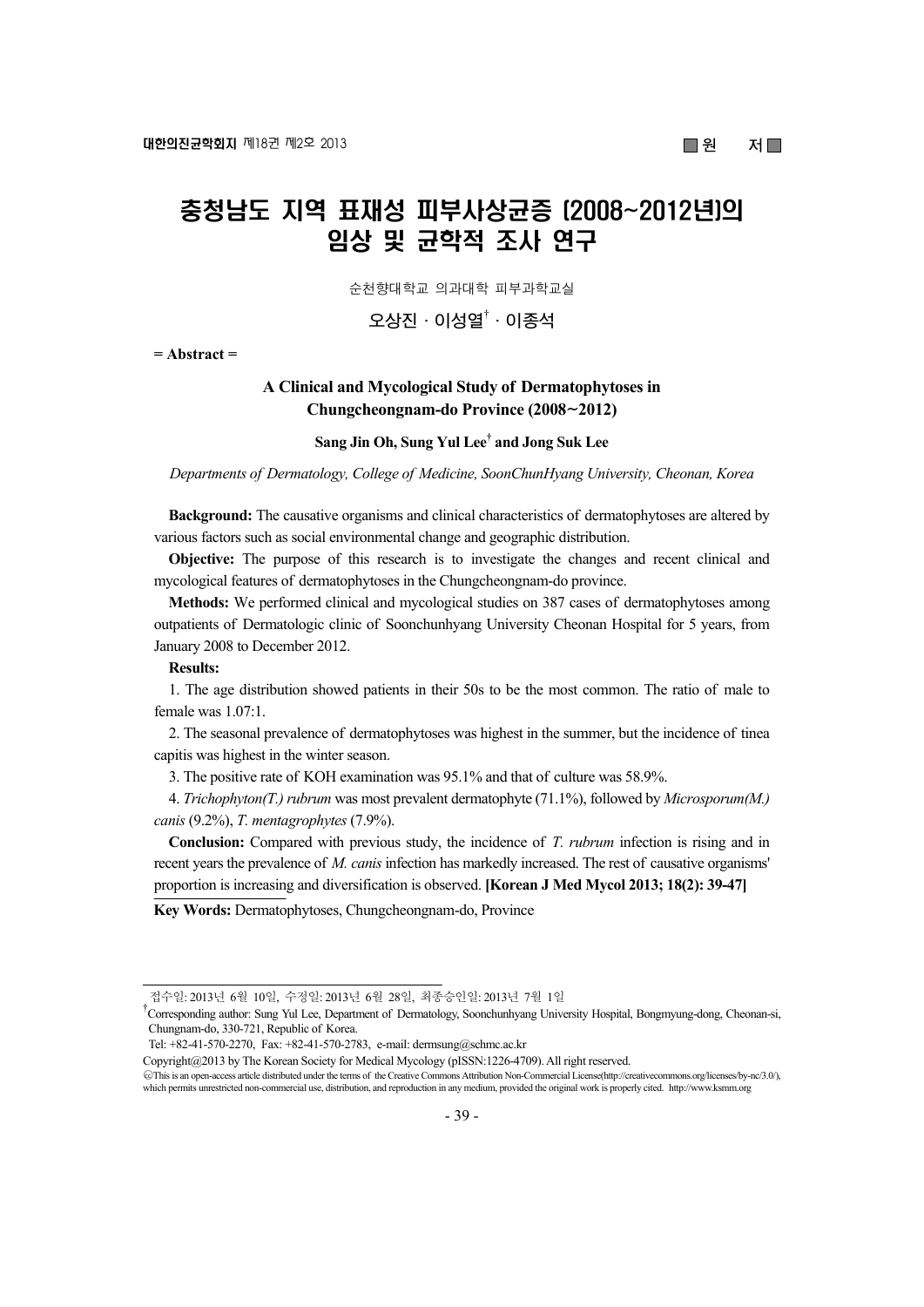# 서 론

표재성 피부사상균증은 피부사상균이 피부의 각질층, 체모 및 손톱, 발톱을 침범하여 발생하는 질환으로 피부과 외래에서 흔히 볼 수 있으며 환 자가 거주하는 지역의 특성이나 생활 환경에 따 라 임상적 병형과 원인이 되는 균종에서 발생 빈 도의 차이가 관찰된다. 우리나라의 표재성 피부 사상균증은 Suh 등<sup>1</sup>에 의해서 처음으로 전국적 인 규모의 역학적 및 균학적 연구가 이루어 졌으 며 그 이후에 여러 저자들에 의해 지역적 분포 연구가 계속되었다. 표재성 피부사상균증은 사회, 경제, 개인생활 환경, 의학적 수준의 변화 등에 의해 시대에 따라 임상형이나 균주의 분포 양상 이 바뀌고 있으며 그에 따른 주기적인 보고가 질 환의 예방, 진단 및 치료에 도움을 주기에 필수 적이라 할 수 있다. 충청남도 지역에서는 1995년 Park 등 에 의해 표재성 피부사상균증의 임상 및 균학적 관찰에 대한 보고가 이루어진 뒤 약 20년 간 보고된 바가 없다. 이에 저자들은 최근 5년간 표재성 피부사상균증 환자들을 대상으로 그 이 후의 변화 추이를 알아보고자 본 연구를 시행하 였다.

# 대상 및 방법

#### 1. 대상

본 연구는 본원의 임상시험심사위원회의 승인 을 받아 2008년 1월부터 2012년 12월까지 총 5 년간 본원 피부과 외래에 내원한 환자 중에서 임 상적으로 표재성 피부사상균증이 의심되어 진균 배양 검사를 시행한 환자들을 대상으로 KOH 검 사로 균사가 발견되었거나 KOH 검사 상 음성 이나 진균배양에서 균이 배양된 경우를 대상으 로 하였으며 한 환자에서 여러 병형이 나타나는 중복 감염의 경우 배양검사를 시행한 병형만 1예로 계산하였다. 단, 원인균이 동정된 예 중 *Candida*가 동정된 예와 임상적으로 어루러기가 의심되는 경우는 연구에서 제외하였다.

2. 방법

의심되는 병변 부위의 표면을 70% alcohol 솜 으로 소독한 후 검체를 채취하여 15% KOH 용액 으로 처리하여 균사 및 포자를 검경하였다. KOH 검경 결과와 상관없이 진균 배양을 실시하였으 며 chloramphenicol이 첨가된 Sabouraud's dextrose agar에 접종하여 집락이 자라지 않을 경우 실온 에서 최소 4주간 배양하였다. 진균의 동정은 진 균 집락의 육안적 형태와 분리균의 생화학적 성 상 및 현미경적 소견에 의하였다.

## 결 과

#### 1. 임상적 관찰

1) 성별 및 연령별 분포

조사대상 중 남성은 200예, 여성은 187예로 남녀 비는 1.07:1로 큰 차이는 없었으나 샅백선 (5:1)과 손백선 (2.5:1)에서는 남성이 특히 많았 으며 손발톱백선 (0.8:1)과 얼굴백선 (0.7:1)에서 는 여성이 차지하는 비율이 좀 더 많았다. 연령 별로는 50대가 89명 (23.0%)으로 가장 많았다 (Table 1).

2) 계절별 분포

환자들의 내원 당시 계절은 여름 (6~8월)이 151명 (39.0%)으로 가장 많았고, 가을 (9~11월) 97명 (25.1%), 겨울 (12~2월), 72명 (18.6%), 봄 (3~5월), 67명 (17.3%) 순이었다 (Table 2).

# 3) 병형별 분포

손발톱백선이 154예 (39.8%)로 가장 많았고 몸 백선 81예 (20.9%), 발백선 59예 (15.2%), 얼굴백 선 31예 (8.0%), 샅백선 24예 (6.2%), 몸백선 21 예 (5.4%), 머리백선 16예 (4.1%) 등의 순이었으 며 머리백선 (15예)과 얼굴백선 (8예)은 10대 미 만에서 가장 많았다 (Table 1).

2. 균학적 관찰

수염백선은 그 예 (1예)가 적어 KOH 검사 및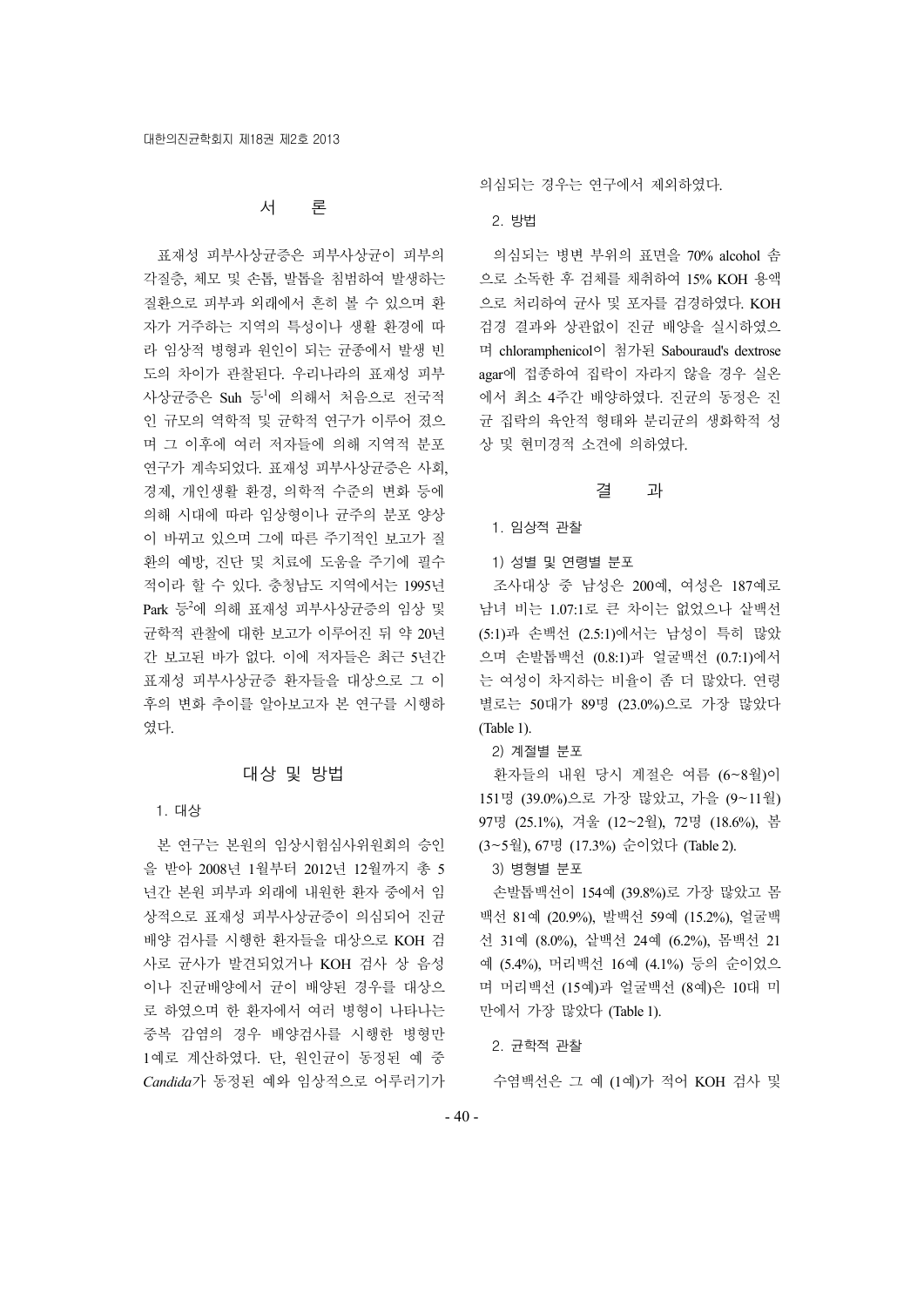| Age         | Tinea<br>capitis | Tinea<br>barbae  | Tinea<br>faciale | Tinea<br>corporis | Tinea<br>cruns | Tinea<br>manus | Tinea<br>pedis | Tinea<br>unguium | Total $(\%)$ |
|-------------|------------------|------------------|------------------|-------------------|----------------|----------------|----------------|------------------|--------------|
| $0 - 9$     | 15               | $\theta$         | 8                |                   | $\mathbf{0}$   | $\Omega$       | 3              | 13               | 40(10.3)     |
| $10 - 19$   | $\mathbf{0}$     | $\boldsymbol{0}$ | 5                | 10                | 3              | $\overline{c}$ | $\overline{c}$ | 7                | 29(7.5)      |
| $20 - 29$   | $\mathbf{0}$     | $\boldsymbol{0}$ | $\overline{2}$   | 7                 | $\overline{4}$ | $\overline{2}$ | 6              | 21               | 42(10.9)     |
| $30 - 39$   | $\mathbf{0}$     | $\mathbf{0}$     | 3                | 11                | 3              | 1              | 7              | 22               | 47(12.1)     |
| $40 - 49$   | $\mathbf{0}$     | $\mathbf{0}$     | $\mathbf{0}$     | 8                 | 7              | 3              | 14             | 32               | 64(16.5)     |
| $50 - 59$   | $\theta$         | $\theta$         | $\overline{4}$   | 22                | 4              | 7              | 12             | 40               | 89 (23.0)    |
| $60 - 69$   | 1                |                  | $\overline{2}$   | 5                 | $\overline{2}$ | 6              | $\overline{4}$ | 10               | 31(8.0)      |
| $70 - 80$   | $\mathbf{0}$     | $\mathbf{0}$     | 6                | 13                | 1              | $\theta$       | 10             | $\,8\,$          | 38(9.8)      |
| $\geq 80$   | $\theta$         | $\mathbf{0}$     | 1                | $\overline{4}$    | $\mathbf{0}$   | $\theta$       | 1              | 1                | 7(1.8)       |
| Total       | 16               | $\mathbf{1}$     | 31               | 81                | 24             | 21             | 59             | 154              | 387 (100.0)  |
| Rate $(\%)$ | 4.1              | 0.3              | 8.0              | 20.9              | 6.2            | 5.4            | 15.2           | 39.8             |              |
| Male        | 8                | 1                | 13               | 43                | 20             | 15             | 33             | 67               | 200 (51.7)   |
| Female      | 8                | $\boldsymbol{0}$ | 18               | 38                | $\overline{4}$ | 6              | 26             | 87               | 187(48.3)    |
| Ratio       |                  |                  | 0.7              | 1.1               | 5              | 2.5            | 1.3            | 0.8              | 1.1          |

**Table 1.** Distribution of age and sex in dermatomycosis

**Table 2.** Seasonal distribution of dermatomycosis

| Type           | <b>Spring</b><br>$(3 \sim 5$ month) | Summer<br>$(6 \sim 8$ month) | Autumn<br>$(9 \sim 11$ month) | Winter<br>$(12 \sim 2$ month) | Total $(\% )$ |
|----------------|-------------------------------------|------------------------------|-------------------------------|-------------------------------|---------------|
| Tinea capitis  | 4(25.0)                             | 2(12.5)                      | 3(18.8)                       | 7(43.8)                       | 16(100)       |
| Tinea barbae   | 0(0.0)                              | 0(0.0)                       | 0(0.0)                        | 1(100)                        | 1(100)        |
| Tinea faciale  | 8(25.8)                             | 9(29.0)                      | 8(25.8)                       | 6(19.4)                       | 31 (100)      |
| Tinea corporis | 10(12.3)                            | 37(45.7)                     | 23(28.4)                      | 11(13.6)                      | 81 (100)      |
| Tinea cruris   | 4(16.7)                             | 9(37.5)                      | 7(29.2)                       | 4(16.7)                       | 24 (100)      |
| Tinea manus    | 3(14.3)                             | 9(42.9)                      | 6(28.6)                       | 3(14.3)                       | 21 (100)      |
| Tinea pedis    | 10(16.9)                            | 28 (47.5)                    | 16(27.1)                      | 5(8.5)                        | 59 (100)      |
| Tinea unguium  | 28(18.2)                            | 57 (37.0)                    | 34(22.1)                      | 35(22.7)                      | 154 (100)     |
| Total $(\%)$   | 67(17.3)                            | 151 (39.0)                   | 97(25.1)                      | 72 (18.6)                     | 387 (100)     |

배양 성적 순위에 포함시키지 않았다.

1) KOH 검사 성적

조사대상 387명 중 368명 (95.1%)이 KOH 검 사에 양성이었다. 병형별로는 샅백선이 100.0%로 가장 높았으며 얼굴백선 (96.8%), 몸백선 (96.3%), 손발톱백선 (95.5%), 손백선 (95.2%), 발백선 (93.2%) 순이었으며 머리백선은 81.3%로 가장 낮 았다 (Table 3).

2) 배양 성적

총 387예 중에서 228예 (58.9%)에서 피부사상 균의 동정이 이루어졌고, 이 중 209예는 KOH 양성군에서, 19예는 KOH 음성군에서 배양되었다.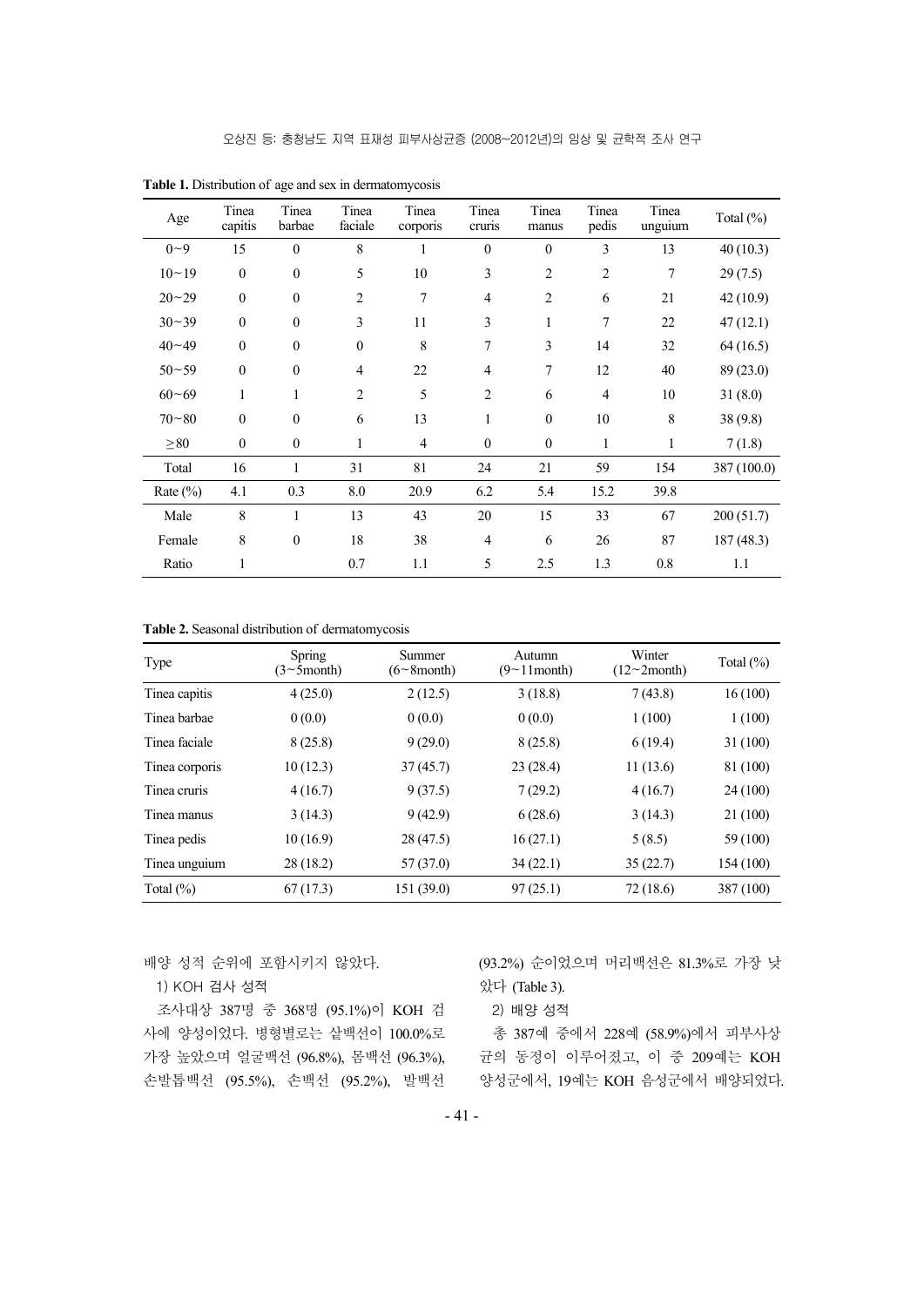|                | No. of |               | KOH exam $(+)$ | KOH exam $(-)$    | No. of KOH        | Culture $(+)$ |  |
|----------------|--------|---------------|----------------|-------------------|-------------------|---------------|--|
| Type           | cases  | Culture $(+)$ | Culture $(-)$  | and Culture $(+)$ | exam $(+)$ $(\%)$ | $(\%)$        |  |
| Tinea capitis  | 16     | 8             | 5              | 3                 | 13(81.3)          | 11(68.8)      |  |
| Tinea barbae   |        |               | $\theta$       | $\boldsymbol{0}$  | 1(100)            | 1(100.0)      |  |
| Tinea faciale  | 31     | 19            | 11             |                   | 30(96.8)          | 20(64.5)      |  |
| Tinea corporis | 81     | 52            | 26             | 3                 | 78 (96.3)         | 55 (67.9)     |  |
| Tinea cruris   | 24     | 15            | 9              | $\theta$          | 24 (100)          | 15(62.5)      |  |
| Tinea manus    | 21     | 12            | 8              | 1                 | 20(95.2)          | 13(61.9)      |  |
| Tinea pedis    | 59     | 31            | 24             | 4                 | 55 (93.2)         | 35(59.3)      |  |
| Onychomycosis  | 154    | 71            | 76             | 7                 | 147 (95.5)        | 78 (50.6)     |  |
| Total          | 387    | 209           | 159            | 19                | 368 (95.1)        | 228 (58.9)    |  |

**Table 3.** The results of KOH examination and culture in dermatophytosis

No.: Number

병형별로는 머리백선 (68.8%), 몸백선 (67.9%), 얼 굴백선 (64.5%), 샅백선 (62.5%), 손백선 (61.9%), 발백선 (59.3%), 손발톱백선 (50.6%) 순이었다 (Table 3).

3) 병형 및 동정된 원인균의 분포

배양된 피부사상균주는 9균종으로 총 228주 가 배양되었으며, *T. rubrum*이 162주 (71.1%)로 가장 많이 배양되었고 다음으로 *M. canis* 21주 (9.2%), *T. mentagrophyte* 18주 (7.9%), *T. violaceum* 6주 (2.6%), *T. tonsurans* 5주 (2.2%), *M. audounii* 5주 (2.2%), *T. verrucosum* 4주 (1.8%), *M. gypseum* 4주 (1.8%), *M. ferrugineum* 3주 (1.3%)의 순서를 보였고 *E. floccosum*은 배양되지 않았다 (Table 4).

병형별 배양 균종의 빈도를 보면 머리백선은 *M. canis* (27.3%), *M. audounii* (27.3%), *M. gypseum*  (18.2%)가 주로 배양되었으며, 얼굴백선은 *T. rubrum* (35.0%)과 *M. canis* (35.0%)가 비슷한 비 율로 동정되었고 *T. mentagrophyte* (15.0%)가 상당 수 동정되었다. 머리백선과 얼굴백선을 제외한 다른 피부사상균증에서는 *T. rubrum*이 월등하게 많이 배양되었으며 그 다음으로 *T. mentagrophyte*, *M. canis* 등이 검출되었다. 몸백선에서 또한 *T. rubrum*이 가장 많이 검출되었으나 샅백선, 손백 선, 발백선, 손발톱백선과는 달리 *M. canis* (18.2%)

가 *T. mentagrophyte* (5.5%)보다 많이 검출되었다. 균종별로 보면 *T. rubrum*은 머리백선을 제외한 전 병형에서 가장 흔히 동정되었으며, *M. canis*는 머리백선, 얼굴백선, 몸백선, *M. gypseum*은 머리 백선, *M. audouinii*는 머리백선과 얼굴백선에서 주 로 동정되었다.

#### 고 찰

우리나라의 표재성 피부사상균증은 Suh 등1에 의해서 처음으로 전국적인 규모의 역학적 및 균 학적 연구가 이루어진 이후로 여러 저자들에 의 해 지역적 분포 연구가 계속되었고 충청남도 지 역에서는 1995년 Park 등2에 의해 표재성 피부사 상균증의 임상 및 균학적 연구가 처음 보고되었 다. 표재성 피부사상균증은 사회, 경제, 개인생활 환경, 의학적 수준의 변화 등에 의해 시대에 따 라 임상형이나 균주의 분포 양상이 바뀌고 있으 며 빠르게 변화하는 시류에 따른 주기적 보고는 중요하다.

본 연구는 KOH 검사 양성 또는 진균 배양 양 성으로 표재성 피부사상균증으로 확진된 환자 387명을 대상으로 한 것으로 남녀 성비는 1.07:1 로 큰 차이는 없었으나 샅백선 (5:1)과 손백선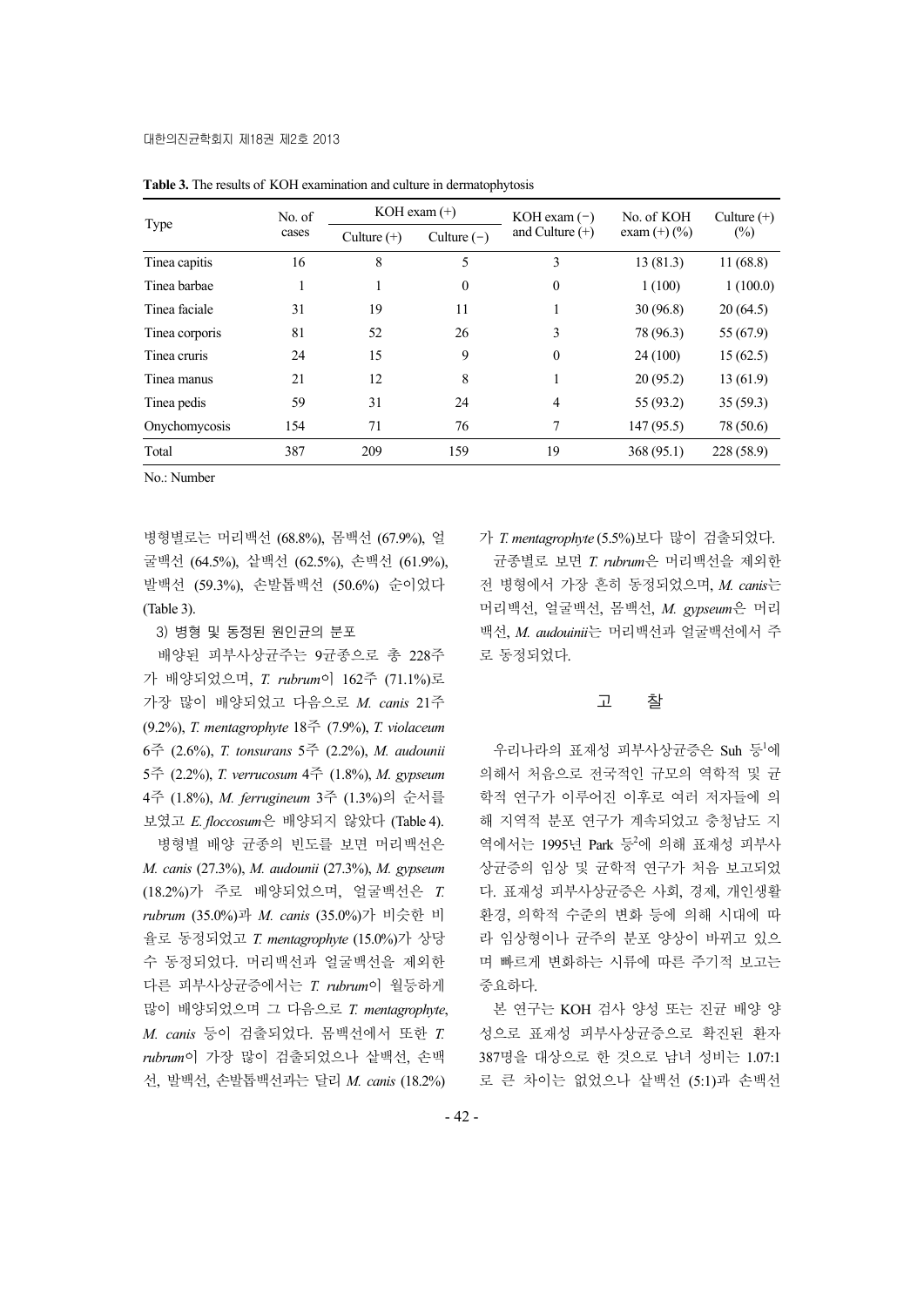| Organism     | Tinea<br>capitis | Tinea<br>barbae | Tinea<br>faciale | Tinea<br>corporis | Tinea<br>cruris | Tinea<br>manus | Tinea<br>pedis | Tinea<br>unguium | Total $(\%)$ |
|--------------|------------------|-----------------|------------------|-------------------|-----------------|----------------|----------------|------------------|--------------|
| T. rubrum    | 0(0.0)           | 1(100)          | 7(35.0)          | 38(69.1)          | 14(93.3)        | 10(76.9)       | 31 (88.6)      | 61(78.2)         | 162(71.1)    |
| T. menta     | 1(9.1)           | 0(0.0)          | 3(15.0)          | 3(5.5)            | 1(6.7)          | 2(15.4)        | 3(8.6)         | 5(6.4)           | 18(7.9)      |
| M. canis     | 3(27.3)          | 0(0.0)          | 7(35.0)          | 10(18.2)          | 0(0.0)          | 0(0.0)         | 1(2.9)         | 0(0.0)           | 21(9.2)      |
| $M$ . $gyp$  | 2(18.2)          | 0(0.0)          | 0(0.0)           | 1(1.8)            | 0(0.0)          | 1(7.7)         | 0(0.0)         | 0(0.0)           | 4(1.8)       |
| M. ferr      | 0(0.0)           | 0(0.0)          | 0(0.0)           | 0(0.0)            | 0(0.0)          | 0(0.0)         | 0(0.0)         | 3(3.8)           | 3(1.3)       |
| M. aud       | 3(27.3)          | 0(0.0)          | 2(10.0)          | 0(0.0)            | 0(0.0)          | 0(0.0)         | 0(0.0)         | 0(0.0)           | 5(2.2)       |
| E. flocc     | 0(0.0)           | 0(0.0)          | 0(0.0)           | 0(0.0)            | 0(0.0)          | 0(0.0)         | 0(0.0)         | 0(0.0)           | 0(0.0)       |
| T. viol      | 1(9.1)           | 0(0.0)          | 1(5.0)           | 1(1.8)            | 0(0.0)          | 0(0.0)         | 0(0.0)         | 3(3.8)           | 6(2.6)       |
| T. verr      | 1(9.1)           | 0(0.0)          | 0(0.0)           | 0(0.0)            | 0(0.0)          | 0(0.0)         | 0(0.0)         | 3(3.8)           | 4(1.8)       |
| T. tons      | 0(0.0)           | 0(0.0)          | 0(0.0)           | 2(3.6)            | 0(0.0)          | 0(0.0)         | 0(0.0)         | 3(3.8)           | 5(2.2)       |
| Total $(\%)$ | 11 (100)         | 1(100)          | 20(100)          | 55 (100)          | 15 (100)        | 13 (100)       | 35(100)        | 78 (100)         | 228 (100)    |

**Table 4.** Causative organism isolated dermatophytosis

*T. rubrum*: *Trichophyton rubrum*, *T. menta*: *Trichophyton mentagrophytes*, *M. canis*: *Microsporum canis*, *M. gyp*: *Microsporum gypseum*, *M. ferr*: *Microsporum ferrugineum*, *M. aud*: *Microsporum audouinii*, *E. flocc*: *Epidermophyton floccosum*, *T. viol*: *Trichophyton violaceum*, *T. verr*: *Trichophyton verrucosum*, *T. tons*: *Trichophyton tonsurans*

(2.5:1)에서는 남성이 특히 많았으며 손발톱백선 (0.8:1)과 얼굴백선 (0.7:1)에서는 여성이 차지하는 비율이 좀 더 많았다. 샅백선의 경우 발백선 등 의 병원소가 되는 기존 병소가 남성에서 많고, 발한이 많으며, 음낭으로 인한 해부학적 차이와 의복의 차이 때문으로 알려져 있다<sup>3</sup>. 또한, 손백 선은 남성에서 대체적으로 거친 작업을 하며 이 로 인해 손의 피부장벽이 쉽게 손상되어 피부사 상균 침범이 용이해지기 때문으로 생각된다. 손 발톱백선은 여성이 유병기간이 짧고 병변이 개 수가 적은 상태에서 내원하는 경향<sup>4</sup> 으로 적극적 으로 피부과에 내원하며, 얼굴백선은 얼굴백선의 주요 원인인 애완동물에 대한 접촉이 여성에서 많고 화장품 사용으로 인해 병원소가 얼굴에 머 무는 기회가 증가함으로써 차이가 발생하는 것으 로 생각된다.

연령별 분포를 보면 50대가 23.0%, 40대가 16.5%, 30대가 12.1%, 20대가 10.9%로 20대에서 50대에 걸쳐 비교적 광범위하고 고르게 분포되 어 있으며, 10대 미만의 소아군 (10.3%)이 10대

(7.5%)보다 많은 것은 소아에서 KOH 검사에 양 성이 나왔을 때 균주에 대한 부모나 의사의 궁금 증으로 인해 더 많은 배양을 했기 때문으로 생각 된다. 머리백선과 얼굴백선은 10대 미만에서 가 장 많았다.

계절별로는 전체적으로 6월에서 8월 사이의 여름에 가장 많은 분포를 보였으나, 머리백선은 겨울에 가장 많았으며, 이는 본 연구에서 머리백 선의 주요 원인균인 *M. canis*와 *M. audouinii*는 저 온건조한 곳에서 잘 번식하고<sup>5</sup> 실내활동이 증가 해 *M. canis*의 감염원인 애완동물과 접촉할 기회 가 증가하였기 때문으로 추측한다.

본 연구대상에서 KOH 검사와 배양 양성율 은 각각 95.1%와 58.9%였다. KOH 검사 양성율 은 이전 보고들1,2보다 높았는데, 이는 저자들이 KOH 검사 음성 시 임상적으로 백선증이 강하게 의심되는 경우 반복검사를 시행하였으며 KOH 검사에 양성이 나온 경우에서 주로 배양검사를 시행한 경향이 반영된 것으로 생각된다. 배양율 은 머리백선 (68.8%)에서 가장 높았고 손발톱백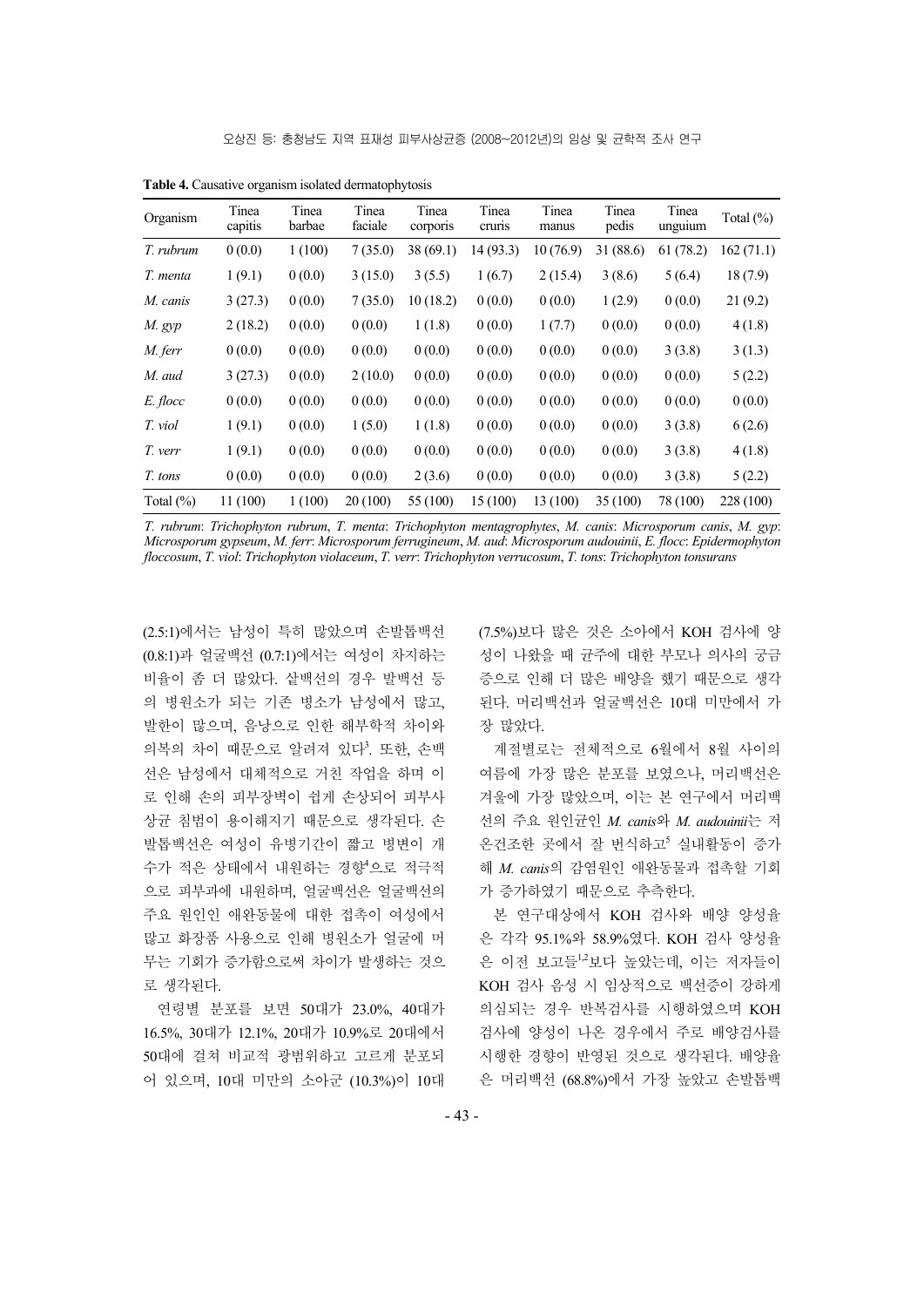선 (50.6%)에서 가장 낮았다. 머리백선에서 KOH 검사 양성율은 가장 낮고 배양율은 가장 높았으 며, 반대로 손발톱백선증에서는 KOH 검사 양성 율은 높은 편이었으나 배양율은 가장 낮았다. 본 연구뿐 아니라 다른 여러 연구에서도 공통적으로 나타나는 결과인데, 이는 주로 채취자의 기술적 인 문제에 의한 것이라 생각한다<sup>2</sup>. 따라서 모발의 경우 모발의 형태를 흐트리지 않고 충분히 녹이 는 것이 중요하며 손톱, 발톱은 줄이나 nail drill 을 이용하여 외부에 노출이 덜 된 부위에서 검사 물을 채취하면 배양율을 높이고 다른 균의 오염 을 줄일 수 있을 것이다<sup>6</sup>.

피부사상균은 세계적으로 43종이 알려져 있는 가운데 우리나라에서는 1924년부터 연구가 시 작되어 현재까지 11종이 확인되었다<sup>7</sup>. 본 연구에 서는 9균주 228주가 동정되었으며, *T. rubrum*이 162주 (71.1%)로 다른 보고들1,2,6과 같이 가장 높 은 출현빈도를 보였다. 그 뒤를 이어 *M. canis*가 9.2%, *T. mentagrophytes*가 7.9%를 차지해 세 균종 의 합이 88.2%로 원인균의 대부분을 차지하였다. 이처럼 *T. rubrum*에 의한 감염이 만연하는 이유 는 사람과의 친화성이 다른 피부사상균에 비해 높아 쉽게 각질층을 침범하고, 재발을 거듭하여 평생 지속하는 만성 감염을 일으키는 경우가 많 기 때문이다<sup>8</sup>.

1995년 보고된 충청지역에 대한 연구2에서는 *T. rubrum* (69.1%), *T. mentagrophytes* (16.1%), *M. canis* (13.5%) 순의 동정율을 보인데 비해 본 연 구에서는 *T. rubrum*이 차지하는 비율이 높아졌 고 두 번째 주요 균주가 *M. canis*로 대체되었다 (Table 5). 이는 우리나라의 피부사상균증에서 *T. rubrum*이 차지하는 비율이 높아지고 있는 추세 에 일치하는 모습이다<sup>9</sup> . *M. canis*는 동물친화성 피부진균으로 개와 고양이 같은 애완동물이 주요 병원소이다10. *M. canis*에 의한 피부사상균증은 1990년대 까지 감소 추세를 보였으나<sup>!!</sup> 최근 다 시 증가하고 있으며 그 원인을 추측해보면 적절 한 관리가 부족한 상태로 애완동물을 키우는 가 정이 급증하였고 거주지가 대부분 아파트로 바뀌 면서 애완동물과 접촉하는 빈도가 증가하였으며 *M. canis*가 비교적 잘 자랄 수 있는 서늘하고 건 조한 환경이 유지된 것이 원인으로 생각된다.

병형별 균종 분포를 보면 머리백선은 *M. canis* 의 동정 (27.3%)이 가장 많은 가운데 *M. audouinii*, *M. gypseum*, *T. mentagrophytes*, *T. violaceum*, *T. verrucosum* 등이 고루 동정되었다. 머리백선의 원 인균이 다양화 되었으며, 이는 *M. cani*s가 대다수 를 차지했던 이전의 연구<sup>2</sup>와는 차이가 있다. 얼굴 백선은 *T. rubrum* (35.0%)과 *M. canis* (35.0%)가 비 슷한 비율로 동정되었고 *T. mentagrophytes* (15.0%) 가 상당수 동정되어 얼굴백선에서 *M. canis*가 차지하는 비율의 증가가 관찰된다. 머리백선과 얼굴백선을 제외한 다른 피부사상균증에서는 *T. rubrum*이 월등하게 많이 배양되었으며 그 다음 으로 *T. mentagrophytes*, *M. canis* 등이 검출되었다. 몸백선에서 또한 *T. rubrum*이 가장 많이 검출되 었으나 샅백선, 손백선, 발백선, 손발톱백선과는 달리 *M. canis*가 *T. mentagrophytes*보다 많이 검출 되었으며, 이러한 분포는 이전의 보고<sup>2</sup>와 일치하 는 모습이다 (Table 5).

기존 연구<sup>2</sup> 에서 보고되었던 *E. floccosum*은 동 정되지 않았으나, 보고되지 않았던 *M. audouinii*, *M. ferrugineum*, *T. tonsurans* 등이 다수 동정되면 서 표재성 피부사상균증 원인균의 다양화가 관찰 되었고 *T. rubrum*, *T. mentagrophytes*, *M. canis* 주요 3대 원인 균주 외 다른 균주들의 비율이 증가했 음을 확인하였다 (Fig. 1). 이는 최근 스포츠 교류 의 증가와 우리나라 사람들의 해외여행이나 외국 인들이 우리나라에 와서 살게 되는 경우가 많아 졌기 때문이며, 외국에서 감염된 동물의 수입을 통해 새로운 동물친화성 진균이 유입될 수 있어 지속적으로 원인균의 다양성이 증가할 것이라 생 각한다<sup>9</sup>.

본 연구에서는 우리나라에서 한동안 보고되지 않았던 *M. audouinii* (5주), *M. ferrugineum* (3주)가 동정되었으며8, 이것이 직접적인 원인균인지 확 인하기 위한 반복 배양이나 접종원수 증가 등의 작업을 하지 않았고 실제 존재했음을 증명하기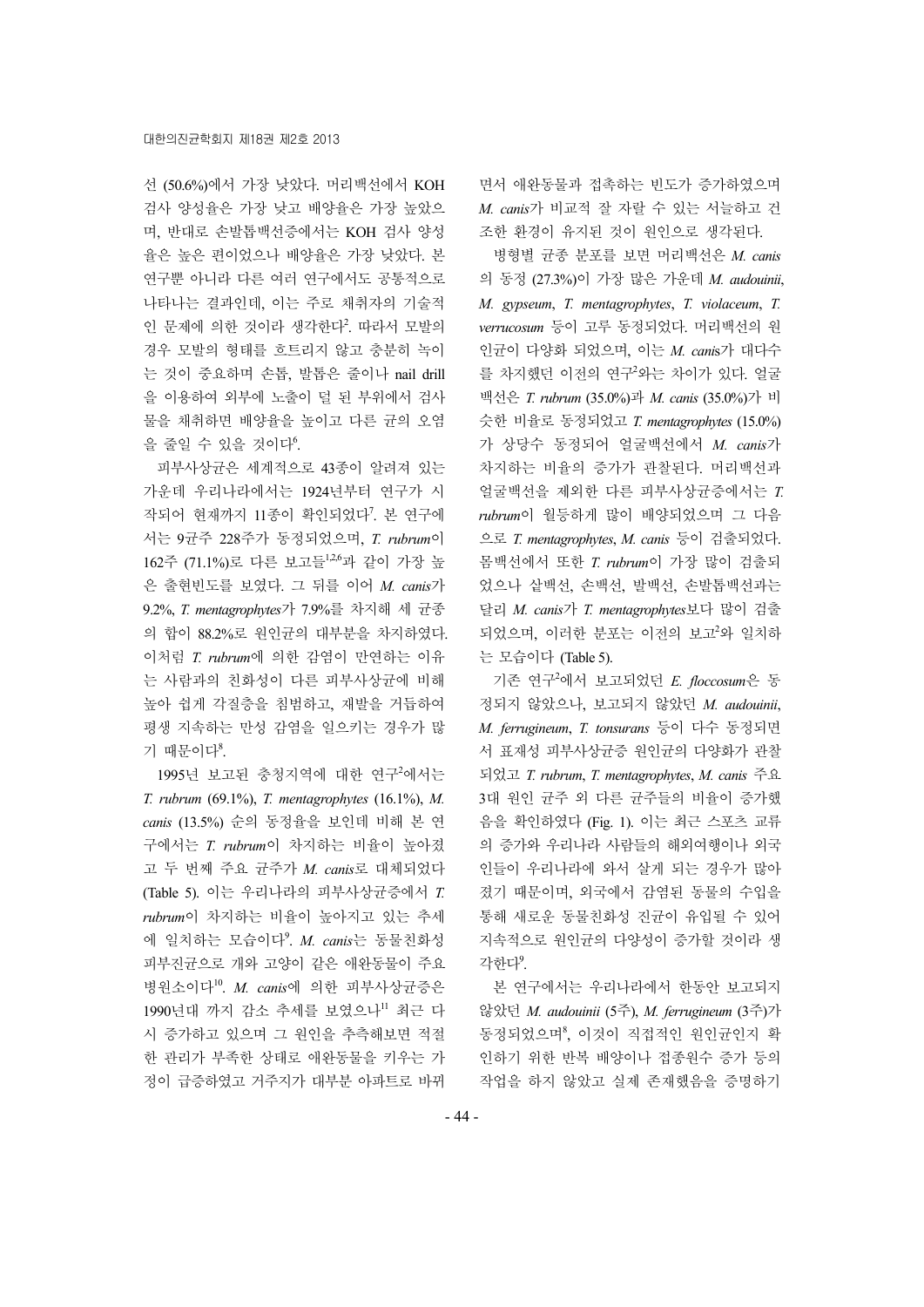| Organism  | Tinea<br>capitis | Tinea<br>barbae  | Tinea<br>faciale | Tinea<br>corporis | Tinea<br>cruris  | Tinea<br>manus   | Tinea<br>pedis | Tinea<br>unguium | Total (%)        |
|-----------|------------------|------------------|------------------|-------------------|------------------|------------------|----------------|------------------|------------------|
| T. rubrum | $\theta$         | 100              | 35.0             | 69.1              | 93.3             | 76.9             | 88.6           | 78.2             | 71.1             |
|           | (12.0)           | (100)            | (50.0)           | (63)              | (83.2)           | (71)             | (78.7)         | (81.8)           | (69.5)           |
| T. menta  | 9.1              | $\mathbf{0}$     | 15.0             | 5.5               | 6.7              | 15.4             | 8.6            | 6.4              | 7.9              |
|           | (6.0)            | (0)              | (25.0)           | (15.2)            | (16.8)           | (25.8)           | (18.4)         | (11)             | (16.1)           |
| M. canis  | 27.3             | $\mathbf{0}$     | 35.0             | 18.2              | $\mathbf{0}$     | $\mathbf{0}$     | 2.9            | $\theta$         | 9.2              |
|           | (82.0)           | (0)              | (25.0)           | (19.6)            | (0)              | (0)              | (2.2)          | (3.6)            | (13.5)           |
| $M$ . gyp | 18.2             | $\boldsymbol{0}$ | $\mathbf{0}$     | 1.8               | $\boldsymbol{0}$ | 7.7              | $\theta$       | $\boldsymbol{0}$ | 1.8              |
|           | (0)              | (0)              | (0)              | (0)               | (0)              | (0)              | (0.7)          | (0)              | (0.2)            |
| M. ferr   | $\boldsymbol{0}$ | $\mathbf{0}$     | $\mathbf{0}$     | $\mathbf{0}$      | $\mathbf{0}$     | $\mathbf{0}$     | $\mathbf{0}$   | 3.8              | 1.3              |
|           | (0)              | (0)              | (0)              | (0)               | (0)              | (0)              | (0)            | (0)              | (0)              |
| M. aud    | 27,3             | $\boldsymbol{0}$ | 10.0             | $\mathbf{0}$      | $\boldsymbol{0}$ | $\boldsymbol{0}$ | $\mathbf{0}$   | $\mathbf{0}$     | 2.2              |
|           | (0)              | (0)              | (0)              | (0)               | (0)              | (0)              | (0)            | (0)              | (0)              |
| E. flocc  | $\boldsymbol{0}$ | $\mathbf{0}$     | $\mathbf{0}$     | $\mathbf{0}$      | $\boldsymbol{0}$ | $\boldsymbol{0}$ | $\mathbf{0}$   | $\boldsymbol{0}$ | $\boldsymbol{0}$ |
|           | (0)              | (0)              | (0.0)            | (2.2)             | (0)              | (0)              | (0)            | (3.6)            | (0.7)            |
| T. viol   | 9.1              | $\mathbf{0}$     | 5.0              | 1.8               | $\boldsymbol{0}$ | $\boldsymbol{0}$ | $\mathbf{0}$   | 3.8              | 2.6              |
|           | (0)              | (0)              | (0)              | (0)               | (0)              | (0)              | (0)            | (0)              | (0)              |
| T. verr   | 9.1              | $\mathbf{0}$     | $\mathbf{0}$     | $\mathbf{0}$      | $\boldsymbol{0}$ | $\mathbf{0}$     | $\overline{0}$ | 3.8              | 1.8              |
|           | (0)              | (0)              | (0)              | (0)               | (0)              | (0)              | (0)            | (0)              | (0)              |
| T. tons   | $\boldsymbol{0}$ | $\mathbf{0}$     | $\mathbf{0}$     | 3.6               | $\mathbf{0}$     | $\mathbf{0}$     | $\theta$       | 3.8              | 2.2              |
|           | (0)              | (0)              | (0)              | (0)               | (0)              | (0)              | (0)            | (0)              | (0)              |
| Total     | 100<br>(100)     | 100<br>(100)     | 100<br>(100)     | 100<br>(100)      | 100<br>(100)     | 100<br>(100)     | 100<br>(100)   | 100<br>(100)     | 100 (100)        |

**Table 5.** Comparison of isolated dermatophytes with previous study (1986-1993) (%)

*T. rubrum*: *Trichophyton rubrum*, *T. menta*: *Trichophyton mentagrophytes*, *M. canis*: *Microsporum canis*, *M. gyp*: *Microsporum gypseum*, *M. ferr*: *Microsporum ferrugineum*, *M. aud*: *Microsporum audouinii*, *E. flocc*: *Epidermophyton floccosum*, *T. viol*: *Trichophyton violaceum*, *T. verr*: *Trichophyton verrucosum*, *T. tons*: *Trichophyton tonsurans* \*All values are percentage units.

\*\*Figures in parenthesis refer to previous study<sup>2</sup>. (1986-1993)



Fig. 1. Comparison of isolated dermatophytes with previous study (1986-1993) (%) \*3 Major causative organism is sum of *Trichophyton rubrum*, *Trichophyton mentagrophytes*, and *Microsporum canis*.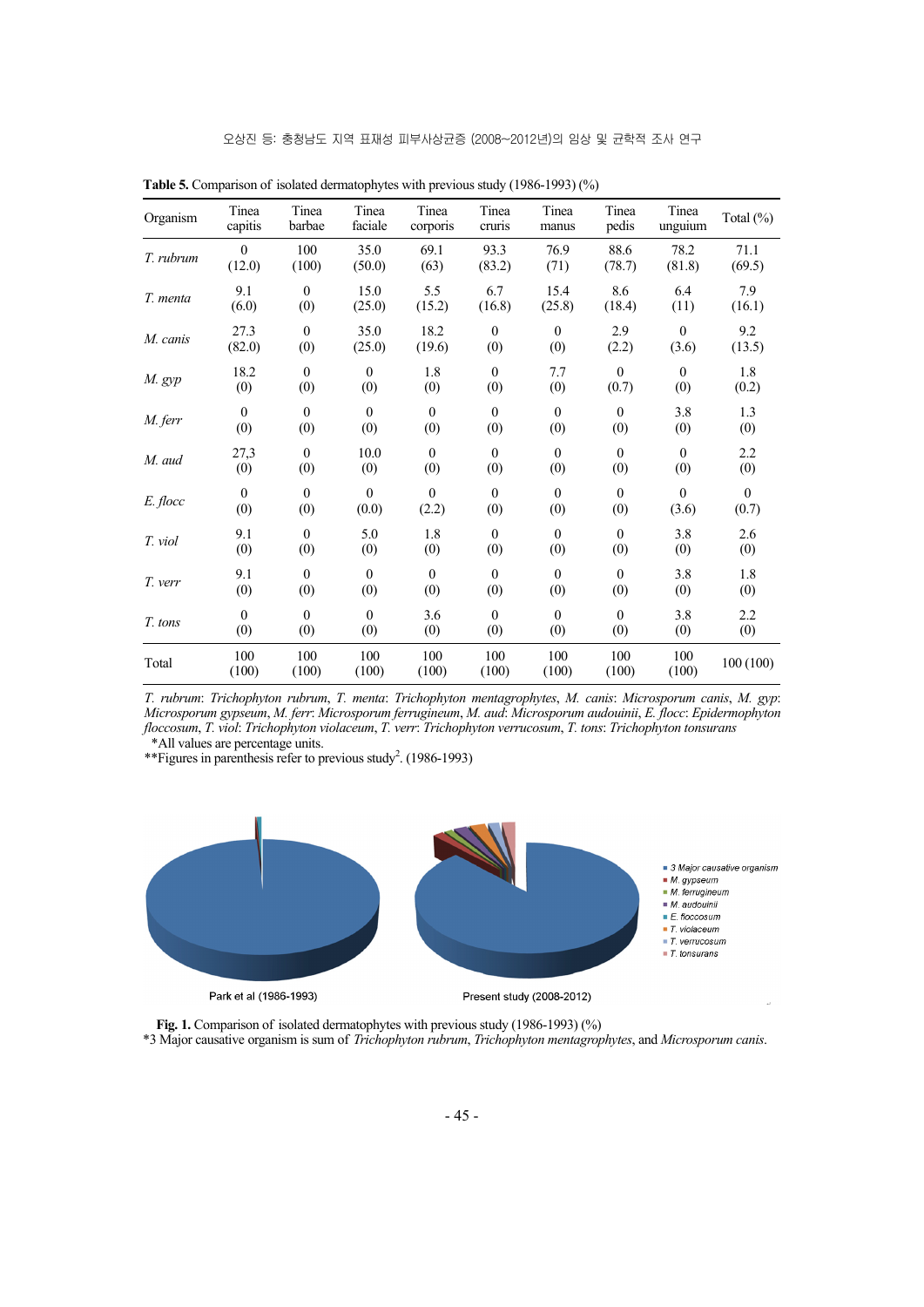위한 배지와 현미경 소견에 대한 사진 기록이 남 아있지 않다는 한계점이 있다. 하지만 한 번만 동정된 것이 아니라 여러 차례 동정된 것으로 보 아 우연한 사건보다는 상기 균주들은 소멸되지 않았으며 우리나라 피부사상균증의 원인 균종으 로 남아있다고 보는 것이 타당할 것이다.

저자들은 본 연구를 통해 최근 5년간 충청남도 지역의 피부사상균증 환자의 임상 및 균학적 관 찰을 하였고, 충청지역에 대한 Park 등<sup>2</sup>의 기존 보고와 비교하여 원인 균종의 변화 추이를 알아 보았다. 우리가 살아가는 환경은 지속적으로 변 화하고 있으며, 이로 인해 표재성 피부사상균증 의 원인 균종의 분포가 변화하고 새로운 균종이 동정되고 있음을 확인하였다. 앞으로도 원인균 의 변화 및 새로운 균주의 출현을 감시하고 이 를 통한 질환의 예방, 진단 및 치료법 발전에 의 의를 두어 지속적인 조사와 연구가 이뤄져야 할 것이다.

## 결 론

2008년 1월부터 2012년 12월까지 순천향대학 교 천안병원 피부과에 내원한 환자 중 피부사상 균증의 임상적 소견을 보이며 KOH 검사에서 균 사가 발견되었거나 진균 배양검사에서 피부사상 균이 확인된 387명의 환자를 대상으로 임상 및 균학적 연구를 시행하여 다음과 같은 결과를 얻 었다. 샅백선 (5:1)과 손백선 (2.5:1)은 남성에서 많고 손발톱백선 (0.8:1)과 얼굴백선 (0.7:1)은 여 성이 많았으며, 머리백선과 얼굴백선은 10대 미 만에서 호발했다. 피부사상균증 환자의 계절별 분포는 6월에서 8월 사이의 여름에 가장 많은 분 포를 보이나, 머리백선은 겨울에 많은 분포를 보 이며, 이는 주요 원인균인 *M. canis*의 진균학적 특성에 의한 것으로 생각된다. KOH 검사와 배 양 양성율은 각각 95.1%와 58.9%였다. 병형별로 는 머리백선에서 KOH 검사 양성율은 가장 낮고 배양율은 가장 높았으며, 반대로 손발톱백선증에 서는 KOH 검사 양성율은 높은 편이었으나 배

양율은 가장 낮았다. 배양된 균주는 9균주 228 주로 *T. rubrum*이 162주 (71.1%)로 가장 많았고 그 뒤로 *M. canis* (21주, 9.2%), *T. mentagrophytes* (18주, 7.9%) 순으로 배양되었다. 병형별로는 머 리백선은 *M. canis* (27.3%), *M. audouinii* (27.3%), *M. gypseum* (18.2%) 순이었으며, 얼굴백선은 *T. rubrum* (35.0%), *M. canis* (35.0%), *T. mentagrophytes* (15.0%) 순이었고, 몸백선은 *T. rubrum* (69.1%), *M. canis* (18.2%), *T. mentagrophytes* (5.5%) 순이었으며, 다른 병형에서는 *T. rubrum*이 월등하게 많이 배 양되었고 그 다음으로 *T. mentagrophyte*, *M. canis* 순으로 배양되었다. 충청지역 백선증의 원인균 분포에서 최다 균주 *T. rubrum*의 증가 추세를 확 인하였으며, *M. canis*의 증가로 두 번째 균주가 *T. mentagrophytes*에서 *M. canis*로 대체되었고 주요 3대 원인 균주 외 다른 균주들의 다양화와 비율 증가를 확인하였다. 또한, 우리나라에서 한동안 보고되지 않았던 *M. audouinii*, *M. ferrugineum*이 동정되었다.

## **Acknowledgements**

본 연구는 순천향대학교 학술연구비 지원으로 수행하였음.

#### **REFERENCES**

- 1. Suh SB. A study of dermatophytes in Korea. J Taegu Med 1959;2:1-33
- 2. Park JK, Lee WJ, Kim KH, Suh KB. Clinical and mycologic studies of dermatophytosis in Chungchong province. Korean J Dermatol 1995;33:92-93
- 3. Rook A, Wilkinson DS, Ebling FJG. eds. Text book of Dermatology. 3rd ed. London, Edinburgh and Melbourne: Blackwell Scientific Publication, 1979; 767-868
- 4. Park YW, Park HS, Yoon HS, Cho SY. A clinical study on tinea corporis. Kor J Med Mycol 2012;17: 176-182
- 5. Rippon JW. Medical mycology. 3rd ed. Philadelphia: